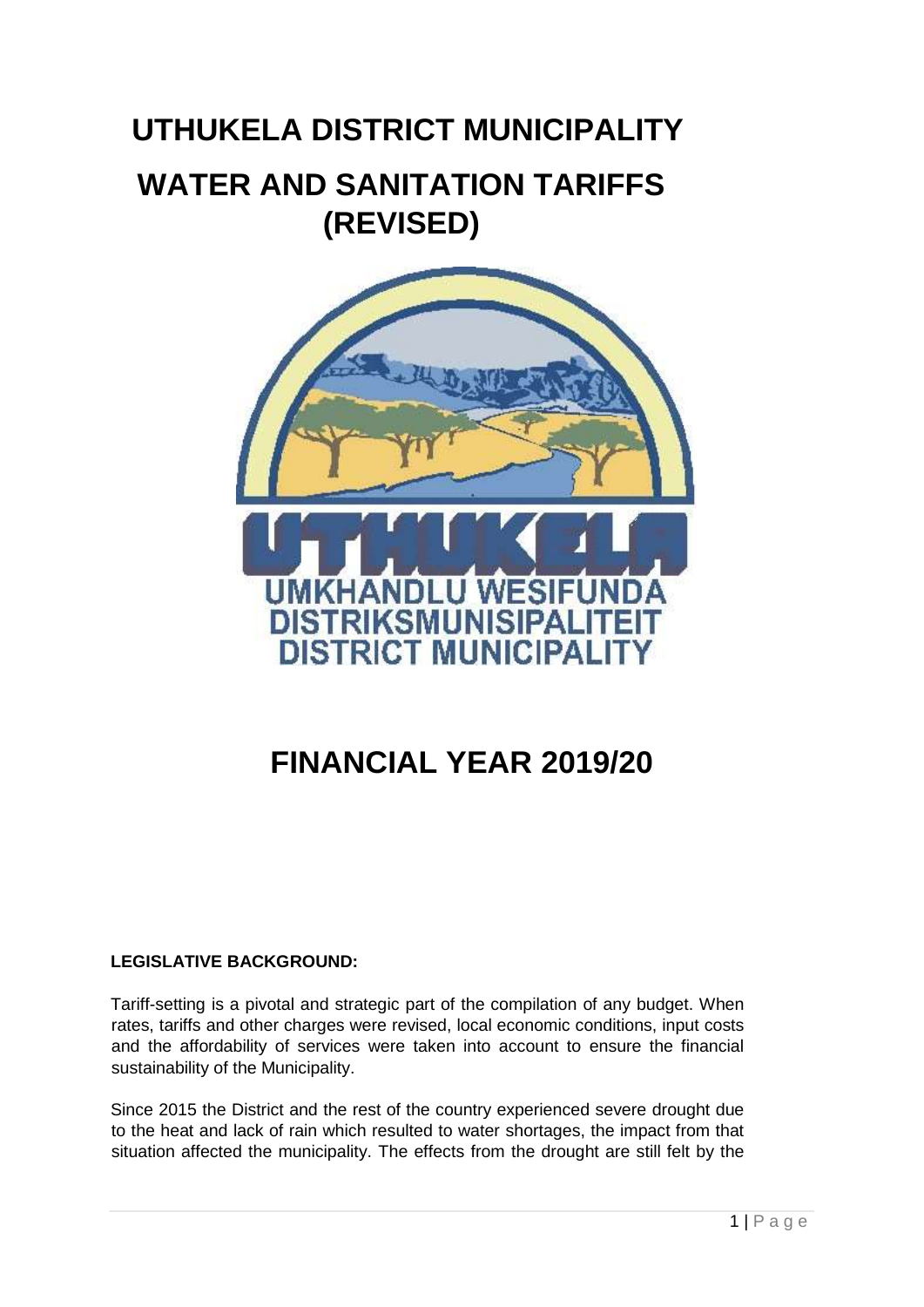municipality as it affected the collection rate as water had to be shut down and distributed by water tankers. Municipality is still recovering from this situation.

The core function of the municipality is water and sanitation which is considered to be the basic needs for human beings and the constitution says they are basic human rights. The municipality has a difficult task of setting tariffs which are affordable to all consumers and the same time must be cost reflective taking into account all cost associated with the end product.

National Treasury continues to encourage municipalities to keep increases in rates, tariffs and other charges as low as possible.

.

Discounting the impact of these price increases in lower consumer tariffs will erode the Municipality's future financial position and viability. As mentioned earlier services are failing to break even.

It must also be appreciated that the consumer price index, as measured by CPI, is not a good measure of the cost increases of goods and services relevant to municipalities. The basket of goods and services utilized for the calculation of the CPI consist of items such as food, petrol and medical services, whereas the cost drivers of a municipality are informed by items such as the cost of remuneration, bulk purchases of electricity, petrol, diesel, chemicals etc. The current challenge facing the Municipality is managing the gap between cost drivers and tariffs levied, as any shortfall must be made up by either operational efficiency gains or service level reductions. Within this framework the Municipality has undertaken the tariff setting process relating to service charges as follows

Tariff the cost of the provision of general services. Determining the effective tariff is therefore an integral part of the municipality's budgeting process. The 6% increase in tariffs is set to be cost reflective and ensure protection of basic level services to provide free water to indigent recipients

Below are the proposed water services tariffs for the financial year 2019/2020 these tariffs exclude VAT.

| <b>Description</b>                                                                    | <b>Tariff</b> |
|---------------------------------------------------------------------------------------|---------------|
| Tariff for accessibility to water (basic charge<br>occupied and unoccupied)           | R80.04/ month |
| Tariff for accessibility to sewerage system<br>(basic charge occupied and unoccupied) | R102.00 month |

#### **WATER & SANITATION SERVICES TARIFF 2019/2020 FINANCIAL YEAR**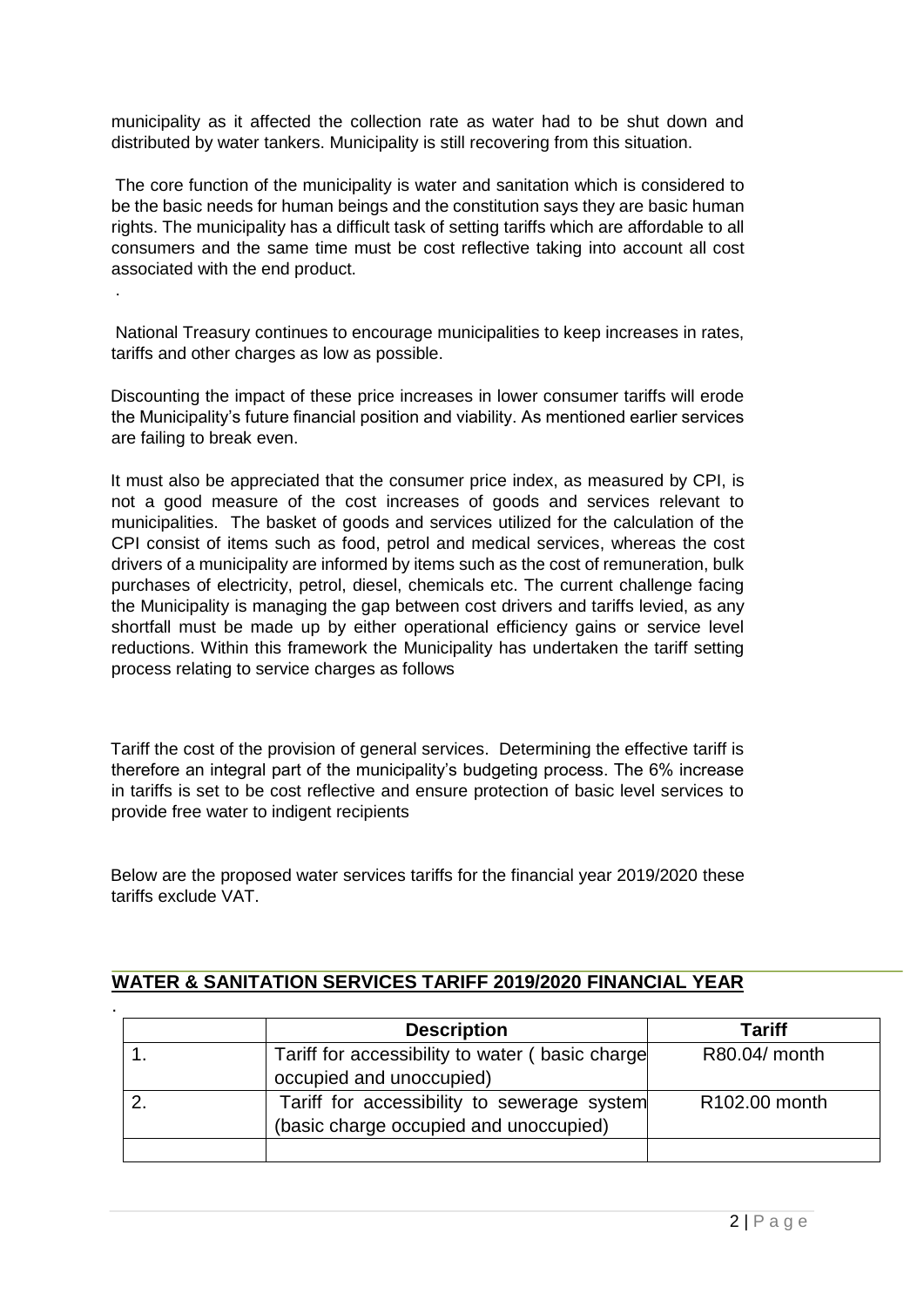| 3. | Sewer tariff for restricted usage (unmetered)                        | R102.00/ month     |
|----|----------------------------------------------------------------------|--------------------|
| 4. | Servicing sewer conservancy tanks/pits<br>(small)                    | R180.21/ service   |
|    | Servicing sewer conservancy tanks/pits<br>(large)                    | R386.52/5000l/load |
|    | Discharge of sewage to waste water works by<br>private sewer tankers | R0,14/litre        |
|    | <b>Integrated Step Tariff (Domestic Use)</b>                         |                    |
| 5. | Water tariff for water usage up to 6kl                               | Free/ Indigent     |
|    | Water tariff for water usage 1 to 30kl                               | R11.62kl           |
|    | Water tariff for water usage 31kl to 100kl                           | R13.46kl           |
|    | Water tariff for water usage 101kl and above                         | R15.48kl           |
|    | Integrated step tariffs(Business use)                                |                    |
|    | Water tariff for water usage 1 to 30kl                               | R11.62kl           |
|    | Water tariff for water usage 31kl to 100kl                           | R13.46kl           |
|    | Water tariff for water usage 101kl and above                         | R15.48kl           |
|    | <b>Integrated Step Tariff (Industrial/Factory</b>                    |                    |
|    | Use)                                                                 |                    |
| 6. | Water tariff for water usage1 to 1000kl                              | R12.06kl           |
|    | Water tariff for water usage 1001kl and                              | <b>R6.31kl</b>     |
|    | above                                                                |                    |
|    | <b>Integrated Step Tariff(Co-operatives)</b>                         |                    |
|    | Water tariff for water usage 1 to 40kl                               | <b>R5.46kl</b>     |
|    | Water tariff for water usage 41 to 80kl                              | R6.23kl            |
|    | Water tariff for water usage 81kl and above                          | <b>R7.50kl</b>     |
|    | <b>Integrated Step Tariff(Churches)</b>                              |                    |
|    | Water tariff for water usage 1 to 30kl                               | <b>R5.46kl</b>     |
|    | Water tariff for water usage 31 to 70kl                              | R6.23kl            |
|    | Water tariff for water usage 71kl and above                          | <b>R7.50kl</b>     |
|    | <b>Integrated Step Tariff(Trust)</b>                                 |                    |
|    | Water tariff for water usage 1 to 30kl                               | R10.30kl           |
|    | Water tariff for water usage 31 to 70kl                              | R10.82kl           |
|    | Water tariff for water usage 71kl and above                          | R12.67kl           |
|    | Integrated step tariff(Government use)                               |                    |
|    | Water tariff for water usage 1 to 30kl                               | R11.62kl           |
|    | Water tariff for water usage 31kl to 100kl                           | R13.46kl           |
|    | Water tariff for water usage 101kl and above                         | R15.48kl           |

| Bulk potable water supply to IDC Estate                                 | R6.07kl  |
|-------------------------------------------------------------------------|----------|
| Bulk Raw water supply                                                   | R3.71kl  |
|                                                                         |          |
| <b>Emergency Services Connection (excluding)</b><br>emergency services) | R25.82kl |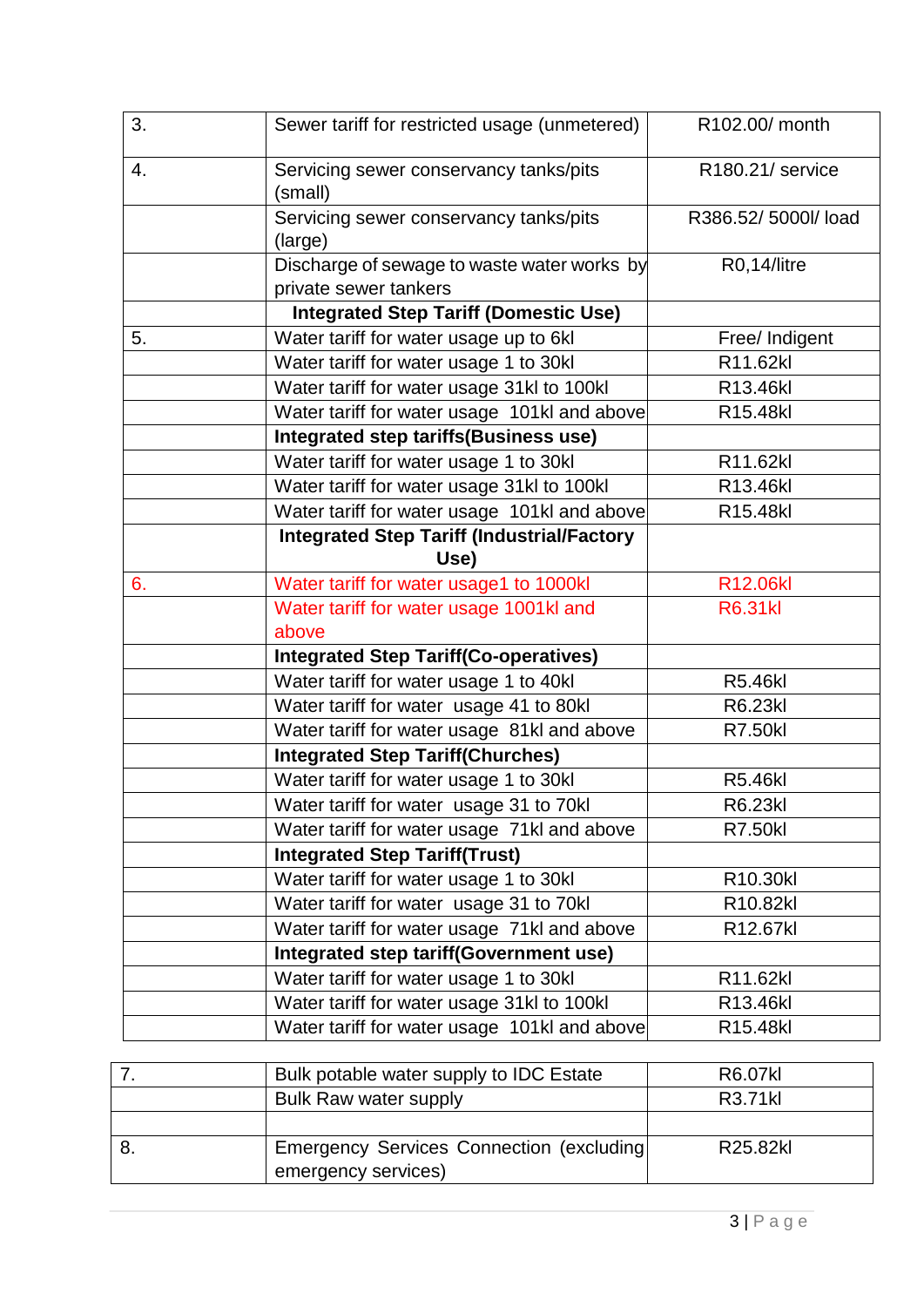| 9.  | Availability charge for fire hydrant per month                                                  | R98.41                                                                                                                                                                                                                                                                                                                                                                                                                                                                                          |
|-----|-------------------------------------------------------------------------------------------------|-------------------------------------------------------------------------------------------------------------------------------------------------------------------------------------------------------------------------------------------------------------------------------------------------------------------------------------------------------------------------------------------------------------------------------------------------------------------------------------------------|
| 10. | For water drawn or usage from metered fire<br>hydrant                                           | R12.85/kl                                                                                                                                                                                                                                                                                                                                                                                                                                                                                       |
| 11. | Inspections for internal leaks and any other<br>services (per visit)                            | R623.33                                                                                                                                                                                                                                                                                                                                                                                                                                                                                         |
| 12. | All connections, repairs and work required<br>from Council Domestic                             | $Cost + 10\%$                                                                                                                                                                                                                                                                                                                                                                                                                                                                                   |
| 13. | All connections, repairs and work required<br>from Council other services actual cost + 10<br>% | $Cost + 10\%$                                                                                                                                                                                                                                                                                                                                                                                                                                                                                   |
| 14. | <b>Trade Effluent</b>                                                                           | $Change(c/kl) =$<br>R82.20c+([COD/1000] x<br>R1.73c)<br>(COD-Chemical Oxygen<br>Demand)                                                                                                                                                                                                                                                                                                                                                                                                         |
| 15. | <b>Deposits</b><br>(Subject<br>credit<br>Account<br>to<br>worthiness)                           | <b>Residential dep. max</b><br>R2768.49<br>Bus./Govt./Trust dep.<br>max R9223.76<br>Industrial dep. max.<br>R15912.72<br><b>Churc/Coops dep. Max</b><br>R <sub>2</sub> 546.58<br><b>New</b><br>consumers:-<br><b>Residential</b><br>dep.R1 600.27<br>New Bus./Govt./Industr.<br>R3 818.80<br><b>New Co-operatives</b><br>R752.02<br><b>New Churches</b><br>R1 794.56<br><b>New Trust businesses</b><br>R3 589.10<br><b>New Trusts</b><br>R1 504.02<br>New account connection<br>fee is R 185.00 |
| 16. | Scrutiny of building plans                                                                      | R477.61/ plan                                                                                                                                                                                                                                                                                                                                                                                                                                                                                   |
| 17. | Clearing of grass overgrowth                                                                    | Actual cost + 12%                                                                                                                                                                                                                                                                                                                                                                                                                                                                               |
| 18. | Requested Water Tankering (funerals - if<br>not indigent)                                       | $5000 = R550.37$<br>/ load                                                                                                                                                                                                                                                                                                                                                                                                                                                                      |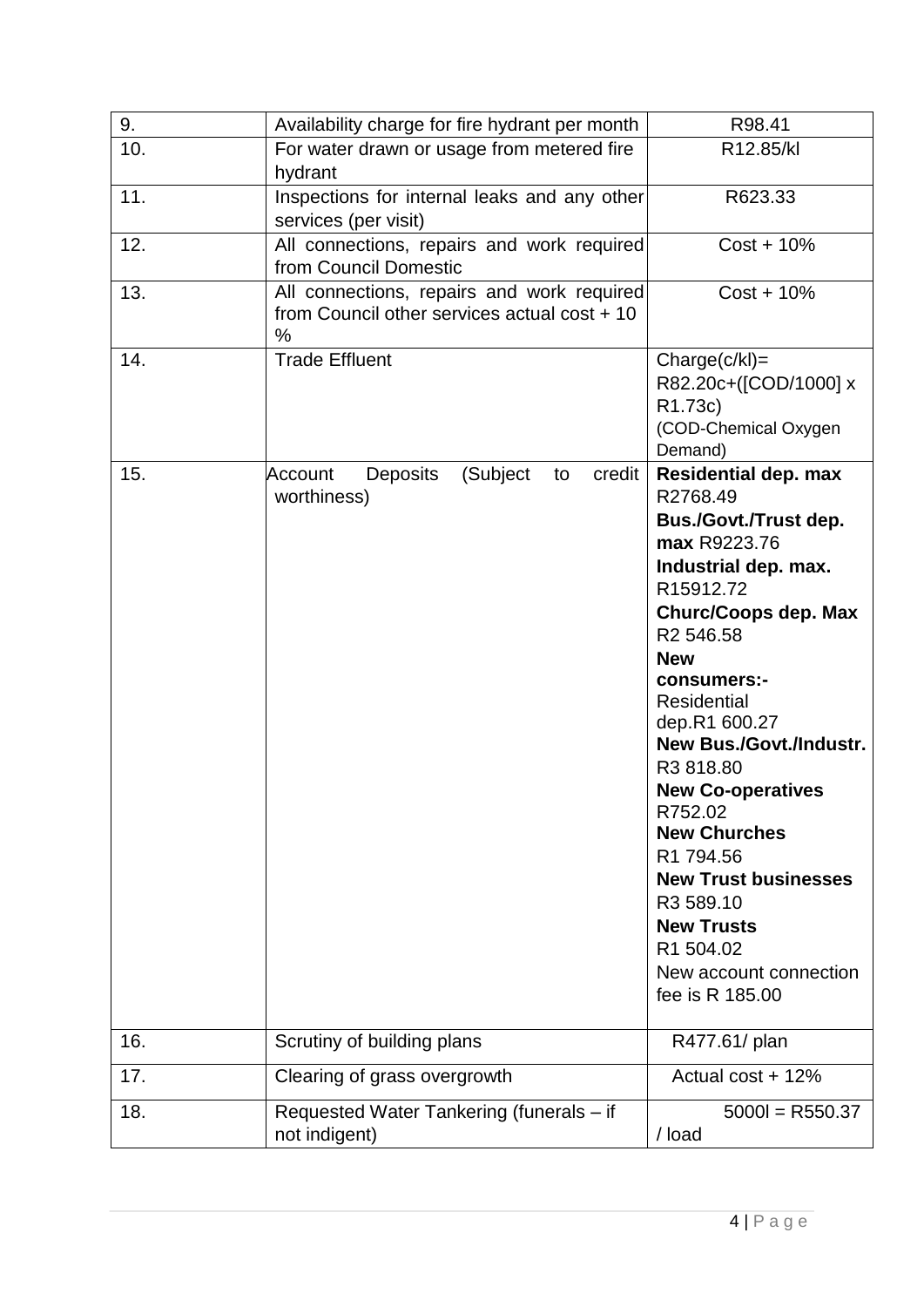| 19. | Requested Water Tankering (other events)        | $5000 = R880.51/$     |
|-----|-------------------------------------------------|-----------------------|
|     |                                                 | load                  |
| 20. | Developer's Capital Contribution - Water        | R 10006.48            |
| 21. | Developer's Capital Contribution - Sanitation   | R 11007.21            |
| 22. | Disconnection Fee                               | R 132.07              |
|     | <b>Reconnection fee</b><br>- Working            | R 134.08              |
|     | hours                                           | R330.15               |
|     | -After hours,                                   |                       |
|     | Saturdays/Sundays/Public Holidays               |                       |
| 23. | Clearance certificates                          | R487.88               |
| 24. | Flat rate services (where applicable)           | R328.06 per household |
| 25. | Moving/shifting of the existing water meter (in |                       |
|     | metres)                                         |                       |
| 26. | A distance less than a metre (1m)               | R328.00               |
| 27. | A distance from 1 metre to 3 metres             | R530.00               |
| 28. | A distance more than 3 metres to any            | R795.00               |
|     | distance                                        |                       |

#### **Offences and penalties**

1.Any person who fails or refuses to give access required by an officer of the authority or an authorized provider shall be guilty of an offence in terms of section 34 of the Water Services By-laws and liable on conviction to a fine not exceeding R 4 240,00 or in default on payment, to imprisonment for a period not exceeding 6 months and in the event of a continued offence to a further fine not exceeding R 2 120,00 for every day during the continuance of such offence after a written notice from the authority or an authorized provider has been issued and in the event of a second offence to a fine not exceeding R 6 360,00 or, in default on payment to imprisonment for a period not exceeding 12 months.

2.Any person who obstructs or hinders any officer of the authority in the exercise of his or her powers or performance of his or her functions or duties shall be guilty of an offence in terms of section 34 of the Water Services By-laws and liable on conviction to a fine not exceeding R53 000,00 or in default on payment, to imprisonment for a period not exceeding 6 months and in the event of a continued offence to a further fine not exceeding R10 600,00 for every day during the continuance of such offence after a written notice from the authority has been issued and in the event of a second offence to a fine not exceeding R79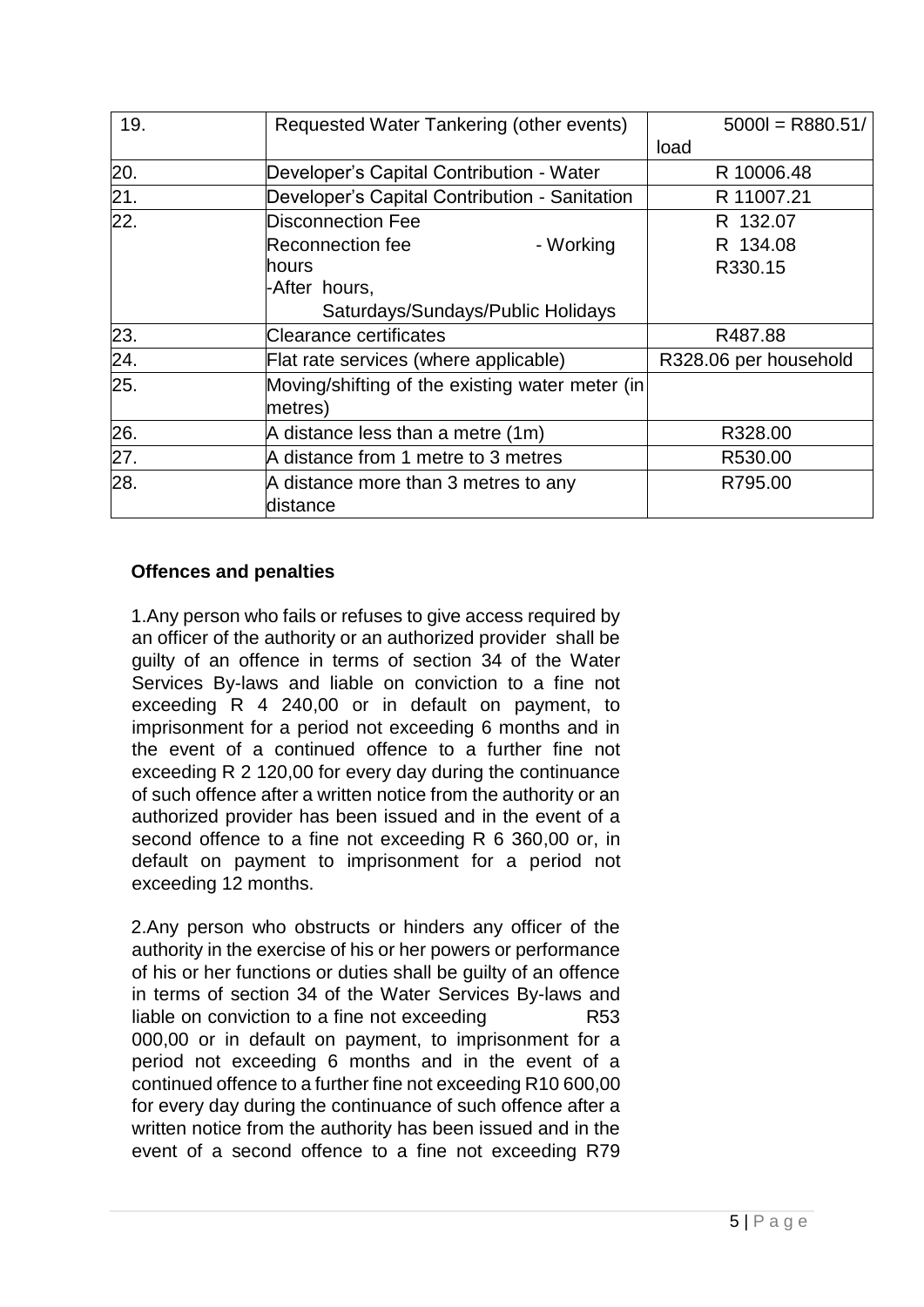500,00 or, in default on payment to imprisonment for a period not exceeding 12 months.

| <b>Water and Waste Water Analysis</b>                 |                        |        |  |  |
|-------------------------------------------------------|------------------------|--------|--|--|
| <b>Units</b><br><b>Determinant</b><br>Cost per sample |                        |        |  |  |
| Alkalinity                                            | mg/I CaCO <sub>3</sub> | R63.72 |  |  |
| Appearance                                            | Descriptive            |        |  |  |
| Aluminium - soluble                                   | mg/l Al                | R55.15 |  |  |
| Ammonia                                               | mg/l N                 | R53.12 |  |  |
| Chloride                                              | mg/l Cl                | R42.52 |  |  |
| Chlorine - Free                                       | $mg/l$ $Cl2$           | R21.18 |  |  |
| Colour                                                | Pt-Co                  | R31.77 |  |  |
| Conductivity                                          | mS/m                   | R21.16 |  |  |
| Fluoride                                              | mg/l F                 | R53.13 |  |  |
| Iron                                                  | mg/l Fe                | R31.15 |  |  |
| Manganese                                             | mg/l Mn                | R53.12 |  |  |
| <b>Nitrate</b>                                        | mg/l N                 | R32.23 |  |  |
| <b>Nitrite</b>                                        | mg/l N                 | R32.23 |  |  |
| Odour                                                 | Descriptive            |        |  |  |
| pH                                                    | pH Units               | R21.18 |  |  |
| Phosphate - soluble                                   | mg/l P                 | R31.77 |  |  |
| Solids - Settle able                                  | $m$ //                 | R31.77 |  |  |
| Sulphate                                              | mg/l SO <sub>4</sub>   | R46.63 |  |  |
| Sulphide                                              | mg/l H <sub>2</sub> S  | R53.12 |  |  |
| <b>Suspended Solids</b>                               | mg/l                   | R46.92 |  |  |
| Temperature                                           | $\overline{C}$         |        |  |  |
| <b>Total Dissolved Solids</b>                         | mg/l                   | R31.77 |  |  |
| Turbidity                                             | <b>NTU</b>             | R21.08 |  |  |
| Oxygen Absorbed                                       | mg/l $O2$              | R63.72 |  |  |
| <b>Chemical Oxygen Demand</b>                         | mg/l $O2$              | R74.30 |  |  |
| Magnesium/Calcium                                     | mg/l Mg/Ca             | R74.13 |  |  |

• Sample bottles can be collected at the Laboratory.

• A volume of at least 1 litre is necessary for analysis.

| <b>Microbiological Analysis</b> |                    |                    |  |
|---------------------------------|--------------------|--------------------|--|
| Faecal coliforms                | colonies per 100ml | R <sub>58.44</sub> |  |
| Total coliforms                 | colonies per 100ml | R58.44             |  |
| Standard plate count            | colonies per ml    | R48.74             |  |

• Sample bottle can be collected at the Laboratory.

• A volume of at least 1 litre is necessary for analysis.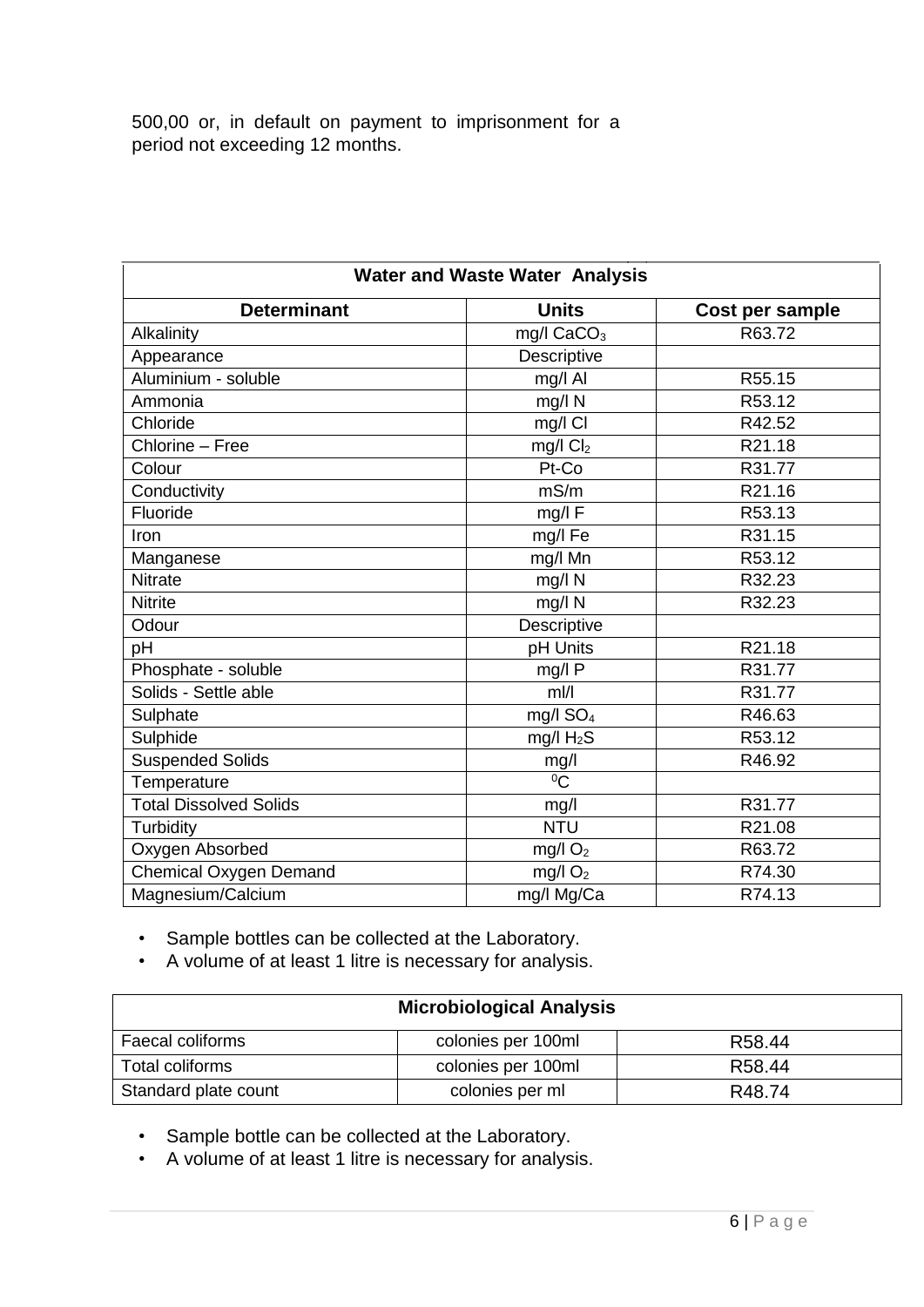- Sterile bottles provided by the Laboratory should be used.
- Samples must be delivered to the Laboratory within 6 hours of collection and should be kept cold.
- A volume of 500ml is sufficient for analysis.
	- 1. Prices listed are for single samples.
	- 2. Sterile bottles can be supplied free of charge. Bottles broken or not returned will be charged for at a rate of R19.39 per bottle.

#### **FINES FOR ILLEGAL CONNECTIONS AND TEMPERING**

| First instance  | R 2650              |
|-----------------|---------------------|
| Second instance | R 5 300             |
| Third instance  | R 7 950             |
| Forth instance  | R <sub>10</sub> 600 |
|                 |                     |

NB: Immediately if the consumer committed a fifth instance, complete disconnection of water supply will apply!

#### **PENALTY FEES**

|           | 1. Warning letter<br>59.77    | R                   |
|-----------|-------------------------------|---------------------|
|           | 2. Final cut-off              |                     |
| $\bullet$ | Additional deposit-business   | R 179.33            |
| $\bullet$ | Additional deposit-households | R <sub>126.72</sub> |
| $\bullet$ | Penalty fee                   | R 100.12            |

#### **RECONNECTION FEES:**

| 1. Standard fee applies during working office hours | R123.12 |
|-----------------------------------------------------|---------|
| 2. Standard rate applies after office hours         | R293.83 |

#### **NEW CONNECTION (PLUMBING WORK) CHARGES, INCLUDING FIRE HYDRANT**

| <b>NO</b> | SIZE (MM) | <b>UNIT COST R</b> | <b>DEPOSIT</b> |
|-----------|-----------|--------------------|----------------|
|           | 20        | 2 530.59           | 239.10         |
| 2         | 25        | 2 530.59           | 239.10         |
| 3         | 32        | 3031.07            | 597.76         |
| 4         | 40        | 6767.00            | 597.76         |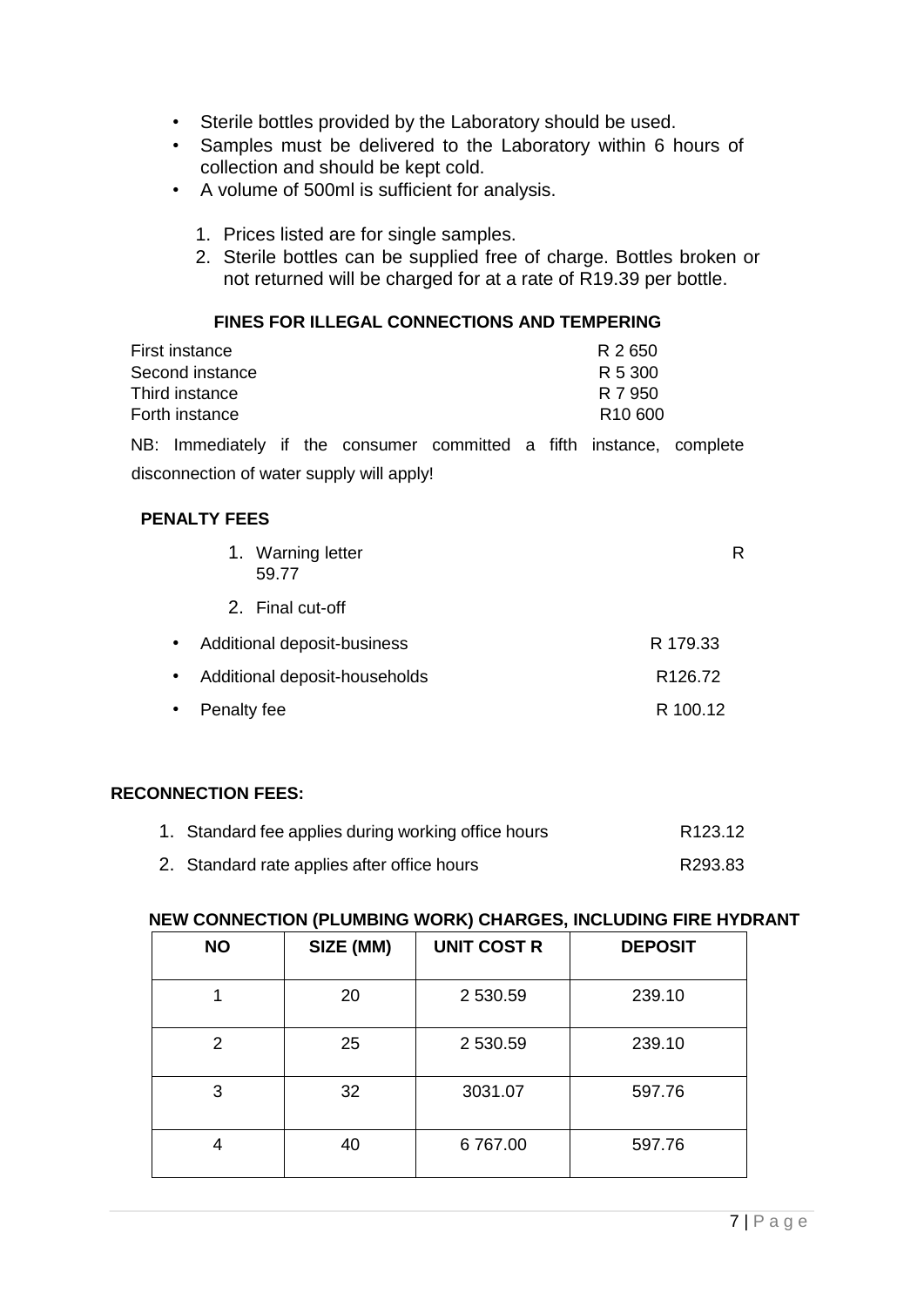| 5 | 50  | 7187.76   | 597.76 |
|---|-----|-----------|--------|
| 6 | 80  | 10 549.23 | 597.76 |
|   | 100 | 11 464.49 | 597.76 |
| 8 | 150 | 11 903.27 | 597.76 |

NB: The above costs exclude material and labour costs!

Other municipal services increase by 6.0% as per MFMA circular 86.

Tender documents Maps GIS Clearance certificates

|                    | <b>A3 PRINTER</b> |                | <b>A0 PLOTTER</b> |                |                |  |
|--------------------|-------------------|----------------|-------------------|----------------|----------------|--|
|                    | A4                | A <sub>3</sub> | A <sub>2</sub>    | A <sub>1</sub> | A <sub>0</sub> |  |
| <b>Full Colour</b> | 23.57             | 47.16          | 178.95            | 159.16         | 212.21         |  |
| <b>Grey Scale</b>  | 23.57             | 47.16          | 178.95            | 144.59         | 212.21         |  |
| <b>Topo Maps</b>   | 17.69             | 33.37          | 83.42             | 178.95         | 159.16         |  |
| Line / Hatch       | 11.79             | 33.37          | 63.32             | 76.64          | 106.10         |  |

**Maps GIS tariffs** 

| 1.4.1.1<br><b>Tender Documents</b>               |                                  |  |  |
|--------------------------------------------------|----------------------------------|--|--|
| <b>Municipal Produced</b>                        | R <sub>199.44</sub>              |  |  |
| Consultants produced depending<br>on the project | R398.88 and R465.39 respectively |  |  |

• Clearance certificate R 454.72

### **ALL TARIFFS ARE EXCLUSIVE OF VAT!!**